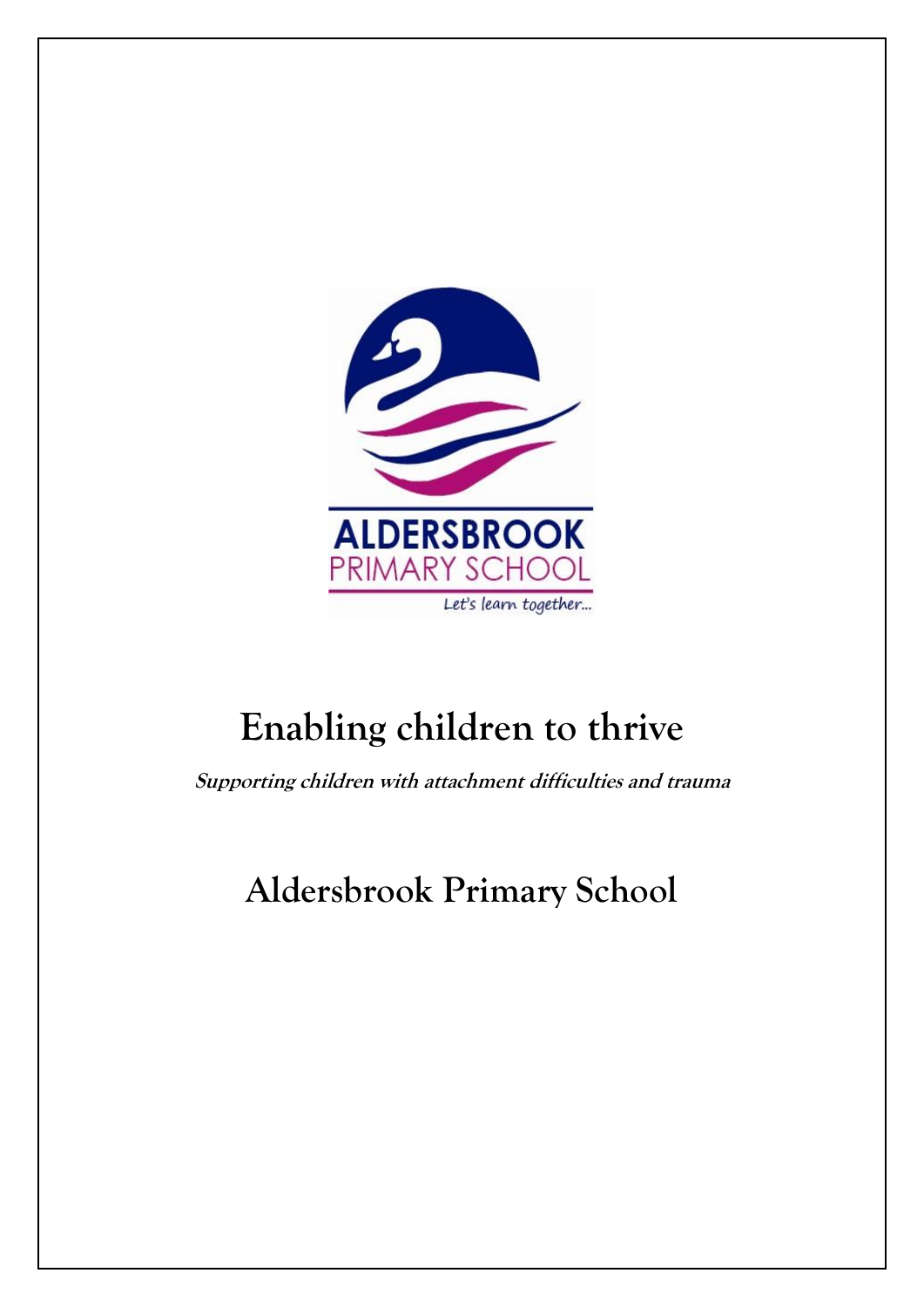## **OUR SCHOOL VISION**

We aspire to be:

- 1. A school community that values every day, every lesson, every opportunity and everyone. No child left behind!
- 2. A safe nurturing learning community that instils confidence, resilience, tolerance and compassion.
- 3. A school that provides a wide range of creative experiences that inspires excellence, a sense of awe and wonder and a thirst for knowledge.
- 4. An entire school community that models high expectations, social and moral responsibility, global citizenship and a sense of pride.
- 5. A school that empowers children to make informed decisions about their health, safety and well-being and ensure that they are prepared for life beyond school as a global citizen.
- 6. A responsive, reflective and supportive staff who are passionate about inspiring future generations.
- 7. A school celebrated for innovation, integrity and spirit.
- 8. A school that promotes self-awareness, self-control and acceptance of responsibility of own actions beyond school.
- 9. A community that embraces Aldersbrook's motto: LET'S LEARN TOGETHER!
- 10. A school that enables all to be ' Curious, Independent, Creative and Involved'

#### **Values**

To make learning an enjoyable and challenging experience, preparing our pupils for life. To ensure all pupils and staff achieve as highly as possible.

Aldersbrook has a successful learning culture, which enables pupils to become effective, enthusiastic and independent learners for life. Values are principles that guide behaviour. At Aldersbrook adults are encouraged to model values and to give time for discussion and reflection. We believe that this empowers individuals to be effective learners and good citizens.

Our curriculum underpins our work to actively promote fundamental British values of democracy, individual liberty, mutual respect and acceptance of those from all faiths, backgrounds and cultures. As well as this, we aim to enable all to be 'Curious, Independent, Creative and Involved'.

A rounded programme of assemblies and events promote children's spiritual, moral, social and cultural development, enabling them to develop their own moral and ethical compass to guide what is right and what is wrong.

Each month we will focus on a new value which will be promoted through lessons, discussions and also in the playground. We encourage children to talk about the value at home and to share and celebrate the value with adults and children both at home and at school.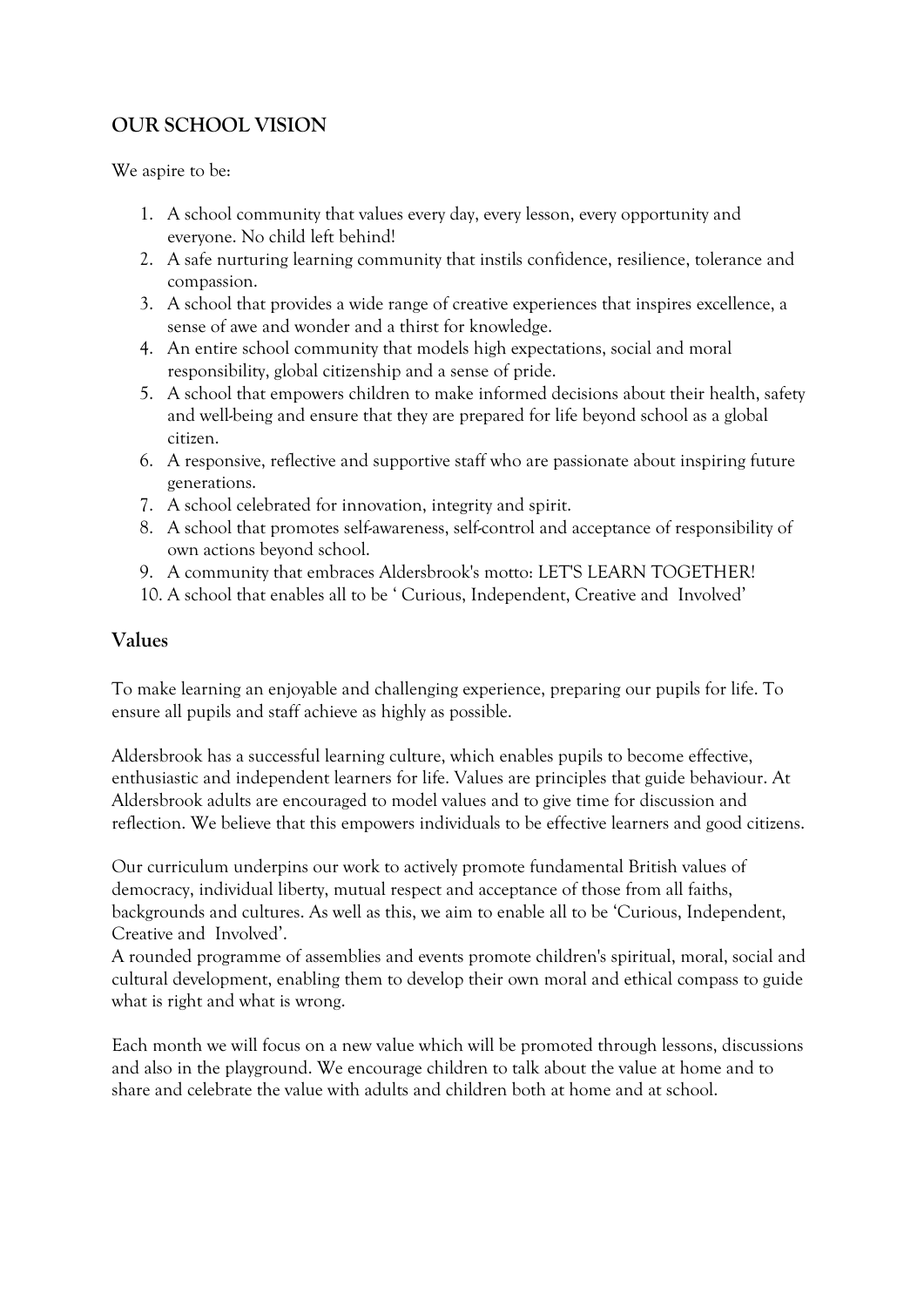#### **Statement**

The aim of this document is to promote the understanding of attachment and trauma and extend our knowledge so that children and young people who have experienced adversity, can heal, progress, play, and learn. We know that behaviour is a form of communication and what is deemed as an unacceptable reaction is an outcome from social, emotional and mental health difficulties.

#### **Attachment at Aldersbrook**

Aldersbrook Primary School has an attachment friendly ethos with regular staff training through PAC-UK and the Virtual Schools Head for Redbridge.

Through consultation with parents, we have developed a strategy to support pupils who have experienced early childhood trauma and attachment difficulties.

As part of our ongoing commitment we aim to:

- Provide annual whole staff training on attachment and trauma
- Provide LAC/ previously LAC/adopted pupils with a 'Designated Adult'
- Ensure individual SMSC needs, including Mental Health provision, is available to all pupils and parents
- Provide enriching experiences to support learning
- Recognise the value of allowing parents to share lived experiences of supporting pupils to manage trauma
- Meetings with parents
- Parent consultation group for Pupil Premium Plus parents/carers

Below are examples of specific strategies that we currently use to support pupils at Aldersbrook.

- Soft Start ensuring a smooth transition from school gate to the classroom with time given to settle in before the school day begins
- Greet pupils at the gate and door by their name daily at the beginning of the day
- Forest School allow pupils to thrive in outdoor settings, working in smaller groups to build confidence and resilience
- Consideration given to staff allocation and friends during transition
- Commitment made by the school to ensure parents of Pupil Premium Plus children meet with the new class teacher in the Summer term
- Dedicated spaces for extra-curricular clubs for all children in receipt of Pupil Premium funding
- Pupil Premium tutoring planned in weekly each term and reviewed termly
- Allocate adopted pupils/LAC/ previously LAC with a 'Designated Adult'
- Termly parent meetings with childcare cover for Pupil Premium Plus parents/carers
- Pupil Passport reviewed termly with Pupil Premium Plus parents/carers
- Additional support provided during school sleepovers and residentials
- Playtime support in the playground additional adults, midday assistants and play leaders.
- Pupils joining EYFS are allocated a key worker
- Pupils given time to settle in over 2 weeks before beginning full time in EYFS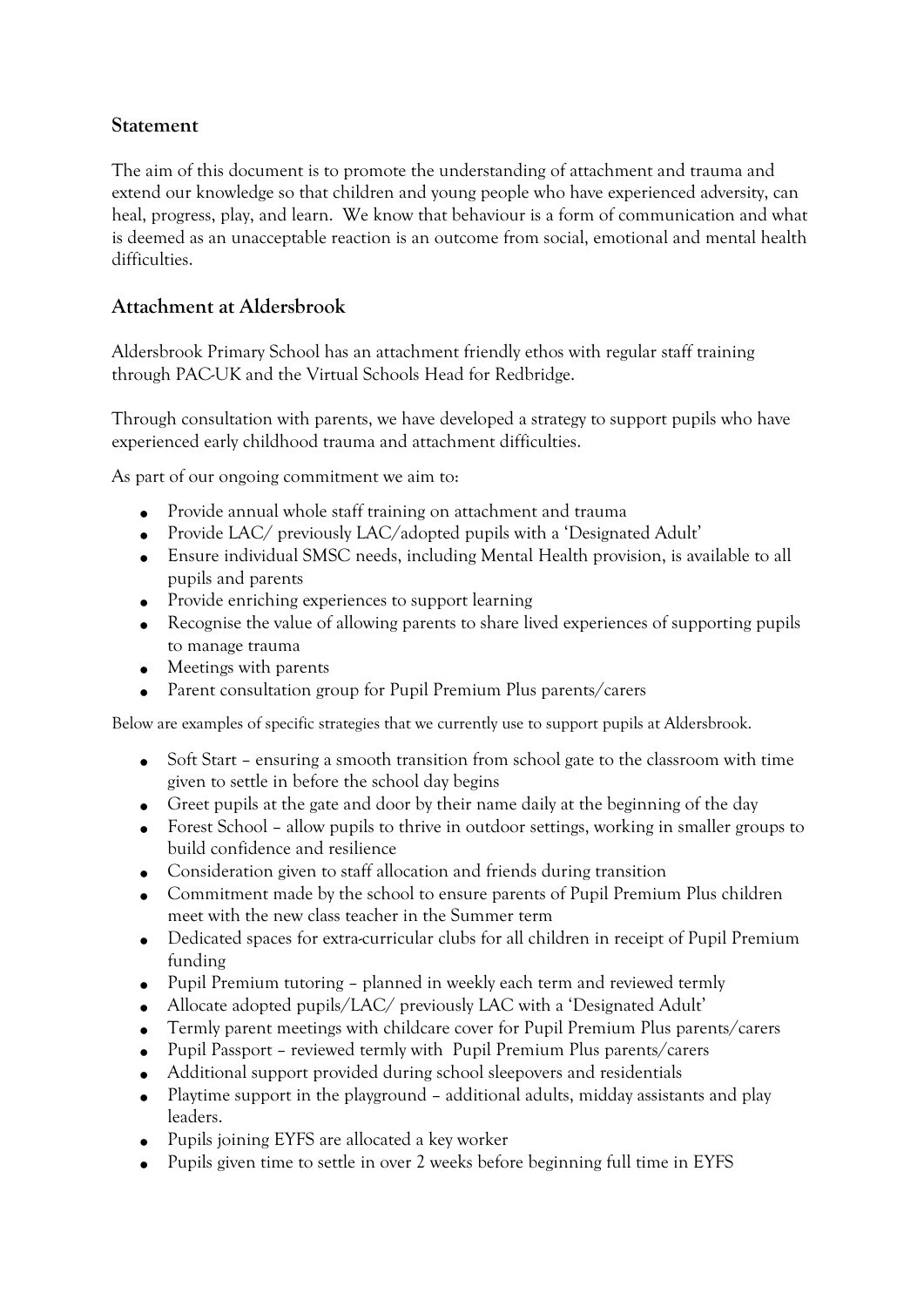- Teachers plan home visits to meet with parents/carers and pupils before the beginning of the term
- EYFS leader to visit pupils existing nursery of pupils to get a thorough handover from practitioners

As a school, our policy is to support pupils social, emotional and mental health needs by following attachment friendly practices. As a school we have support from an attachment advisor, a School Counsellor, Mental Health Leader, two Mental Health Champions and four accredited Mental Health Aiders.

Aldersbrook Primary School is fully committed to attachment friendly practices and works closely with the Virtual Head of Schools to ensure we are fully reflective on our practices. It is important to our school development to reflect on best practice in order to review and improve provision.

#### **Sensory Development**

*Sensory development is integral to a child's understanding and experience of the world around them, it* helps inform decisions that we all make, from where and how we sit, to what we eat and wear. The sensory needs of a person change with time. A child's sensory processing will mature as they get older and a child will seek to meet their sensory needs in various ways. We all experience sensations in our own individual ways and as such we have our own sensory needs; some people can be extremely sensitive to *noise, light, touch, smell or movement others may under respond to such sensations (COT April 2015).*

At Aldersbrook Primary School we aim to provide a range of sensory stimulus for pupils' so that we can best support our pupils and enable them to thrive. There is never any judgment on a pupil's experiences in life but these may have an influence on their sensory development. An example of how pupils are supported is through: Speech and Language Therapy and Learning Behaviour support. Pupils are an integral part of our school curriculum, all pupils are planned for with support from specialist leaders and our SEND team.

#### **Sensory Stimulus – based on individual needs/triggers**

As part of the curriculum at Aldersbrook Primary School we aspire to integrate sensory stimulus throughout the day, as part of a lesson, or a brief break. The aim of a sensory stimulus is to meet pupil's sensory needs, whether they need an activity to alert them or settle down, in order to be able to cope with the demands of the day. These may work at other times, whether at home, or when you may be out and about, give them a try:

#### **Calming Activities**

- Push hands on a wall
- Push hands together
- Interlock fingers and pull hands apart
- Chair or wall push ups
- Lying on a therapy ball, over and pushing hands into floor
- Deep touch/pressure (play dough, stress ball)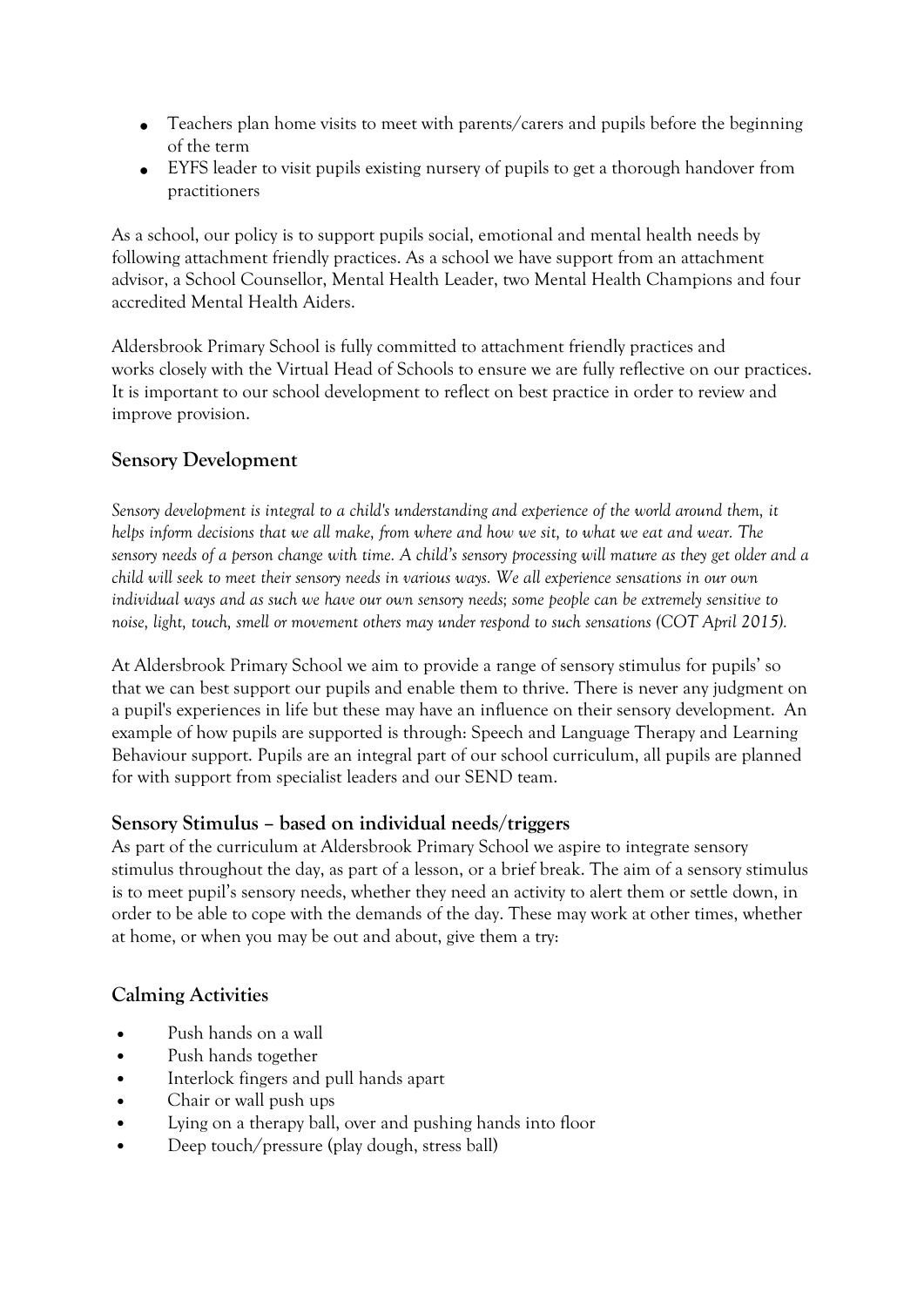- Deep belly breaths have them put their hands on their belly and feel it expand and contract with deep breathing
- Play soft music/ turn lights down
- Mat of the carpet for consistency and assurance
- Yoga

#### **Changing the environment**

- Dim lighting
- Soft, mellow music
- Listen to quiet rhythmical music, with or without headphones
- Whisper and move slowly in the child's environment
- Designated area that the child can use as a hideout, such the library, Serenity garden, Reading garden, hall space or playground.

## **Alerting Activities**

- Running
- Jumping
- Start and stop activities
- Light touch/tickling/feathers
- Fast bouncing on ball
- Use of the therapy ball
- Blow whistles
- Bright lights/ bright, contrasting colours
- Fidget with a koosh ball, paper clip,
- Balance on the beam on the bench

## **Attachment Review**

We aim to review all practices on a yearly basis, depending on the individual needs of the initiative or pupil involved. We aim to review practices by assessing the success of existing strategies and embedding better systems in place to allow pupils to thrive. This helps us to improve our processes and create stronger relationships with our staff, pupils and parents.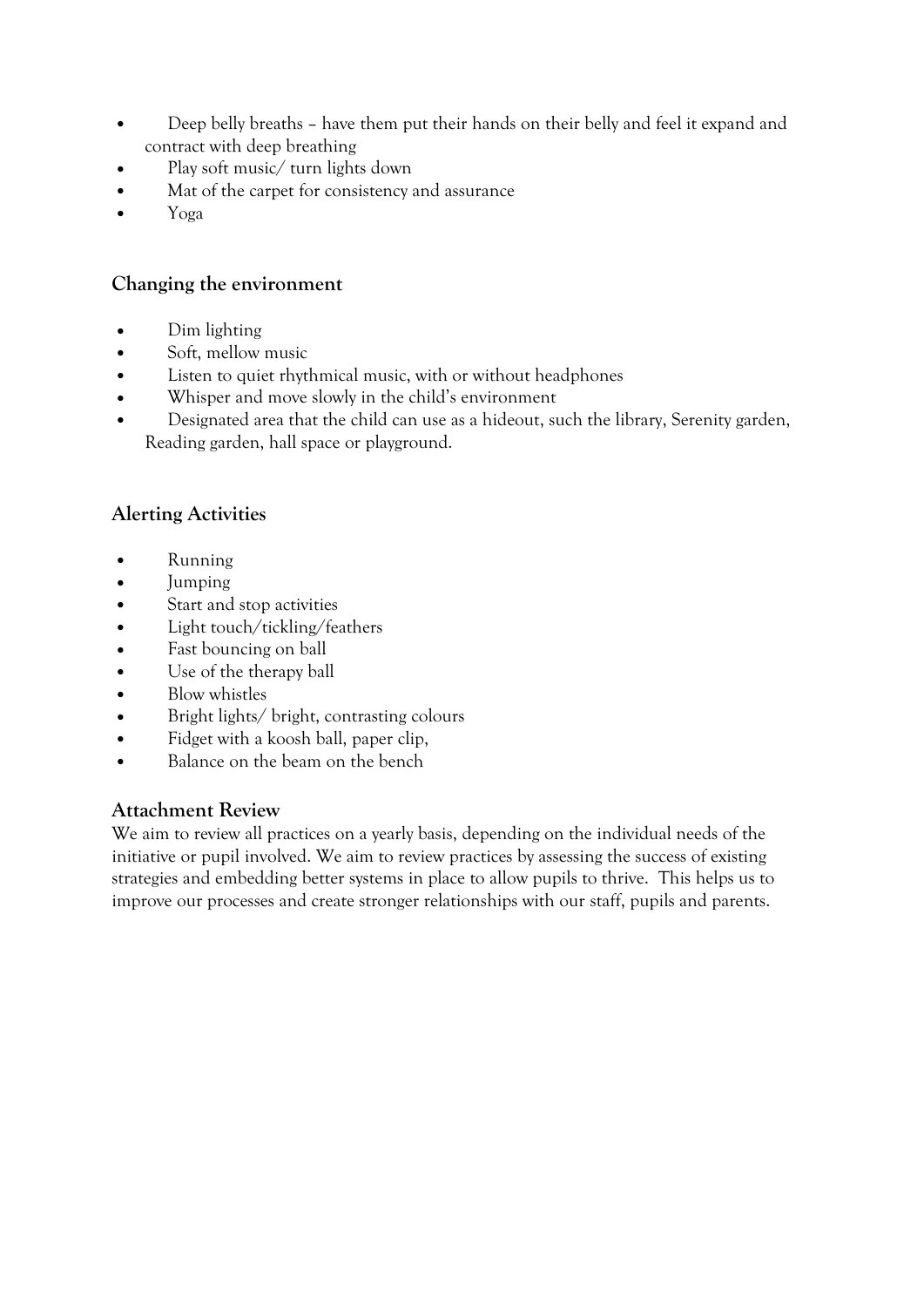#### **Appendix**

#### **Attachment**

Attachment is a theory developed by psychologists to explain how a child interacts with the adults looking after him or her. If a child has a healthy attachment, this means the child can be confident that the adults will respond to the child's needs, for example if they are hungry, tired or frightened, the adult caregiver will respond to meet the child's needs or reassure and comfort them.

There are times when a carer's ability to look after a child and respond consistently may be interrupted i.e. post-natal depression, bereavement, divorce, misuse of drugs, and alcohol. This has been noted to have potentially very serious and damaging consequences for the adult that child will become. If caregivers are seriously inconsistent or unresponsive in their behaviour to the child, the child may become very anxious as they are not able to predict how the adults around him will act; the child may even give up trying to get his needs met.

It is the role of the adult to guide the child in developing confidence to explore his environment and develop a good sense of self-esteem. This will help the child grow up to be a happy and functioning adult.



#### **Types of attachment**

#### **Trauma**

A traumatic event is a frightening, dangerous, or violent event that poses a threat to a child's life or bodily integrity. Witnessing a traumatic event that threatens life or physical security of a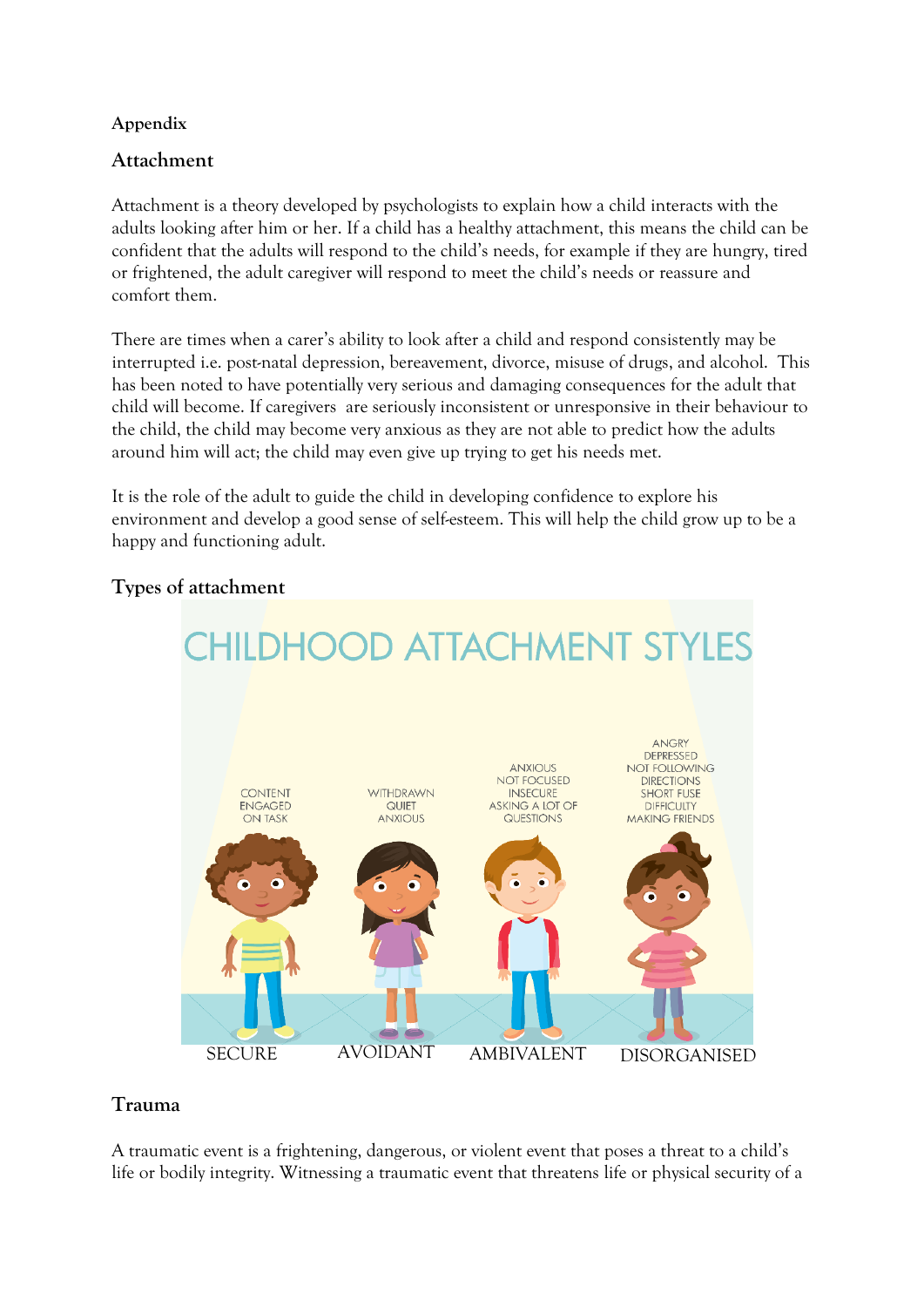loved one can also be traumatic. This is particularly important for young children as their sense of safety depends on the perceived safety of their attachment figures.

Traumatic experiences can initiate strong emotions and physical reactions that can persist long after the event. Children may feel terror, helplessness, or fear, as well as physiological reactions such as heart pounding, vomiting, or loss of bowel or bladder control. Children who experience an inability to protect themselves or who lacked protection from others to avoid the consequences of the traumatic experience may also feel overwhelmed by the intensity of physical and emotional responses.

Even though adults work hard to keep children safe, dangerous events still happen. This danger can come from outside of the family (such as a natural disaster, car accident, community violence) or from within the family, such as domestic violence, physical or sexual abuse, or the unexpected death of a loved one.

#### **Anxiety Why do children become anxious?**

There are a range of reasons why children and young people become anxious. In most cases, when children are extremely anxious there is a very real cause to this; perhaps they are having difficulties at school, (for example) being bullied. Anxiety can also have no apparent cause, but be very real in its own right, and cannot be overcome by will-power. However, attempts to get children to master their anxiety by telling them "not to be so silly" will fail. Below are a number of reasons why children and young people might become anxious.

- A temperamental disposition. Anxiety can run in families. There is a genetic predisposition to some children being anxious.
- Physical illness or disability
- Family problems
- School worries
- Problems with friends and activities out of school.

At Aldersbrook Primary School we provide a nurturing environment where all feel safe to explore their feelings and surroundings. Staff and outside agencies work tirelessly to ensure pupils gain access to the curriculum and the wealth of expertise available to ensure their individual needs are met.

## **Dysregulation**

There will be times when a pupil will be triggered into a response and their reaction is deemed as unacceptable i.e. hitting out, running away and damaging property. However, these reactions are not intentional but a form of communication informing us their needs at that time are not being met, for example, feeling unsafe, lack of trust ( relationships), separation anxiety, fear (expectations in class). We work alongside outside agencies such as CAHMs, Speech and Language therapists and Counsellors who provide individual/group interventions for pupils and support staff to ensure consistent approaches in ensuring the needs of the pupils are met.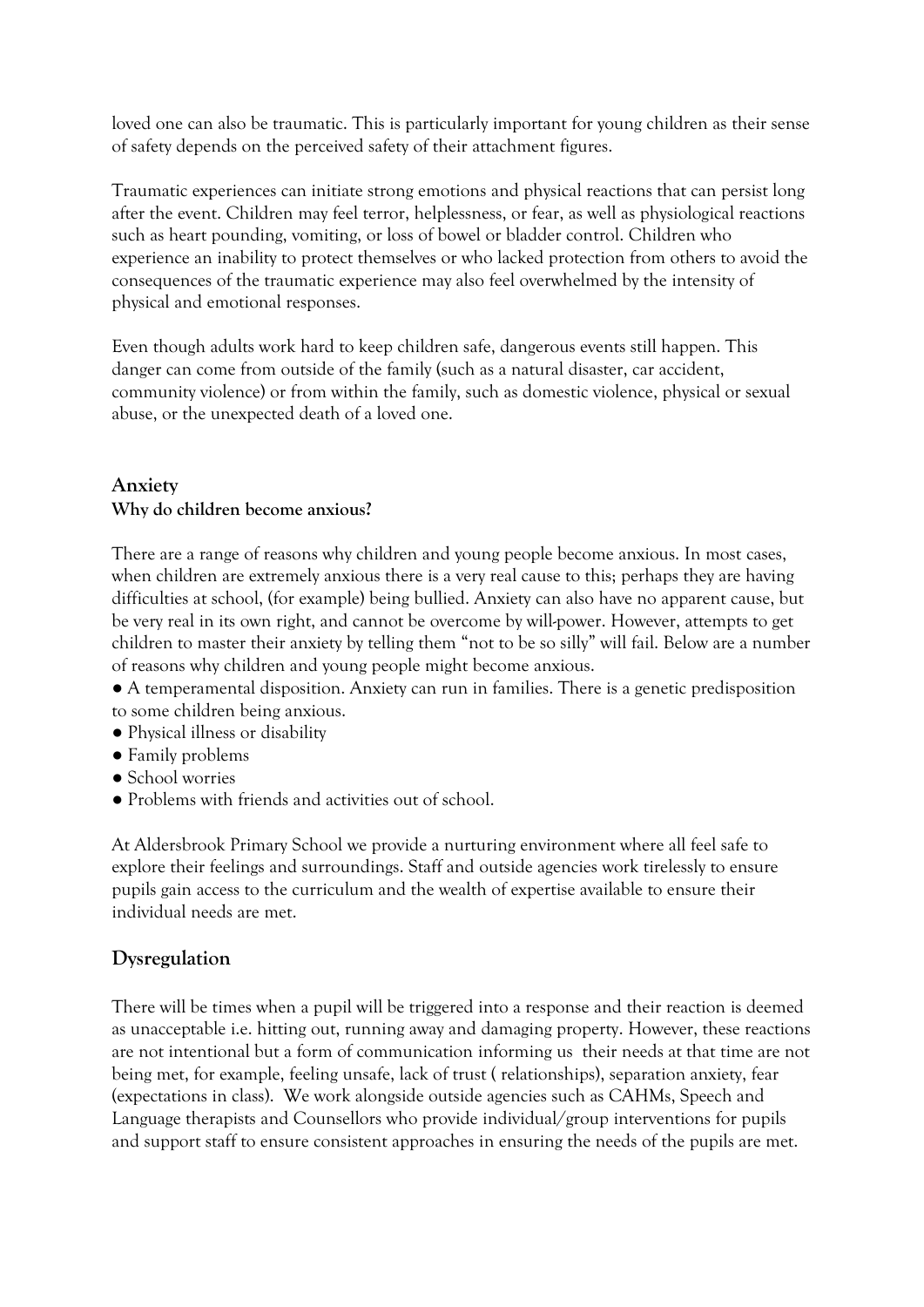#### **SMSC**

Every pupil, regardless of race, religion, ethnicity, sexuality, disability or SEND within this inclusive school has an entitlement to fulfil his optimum potential. To achieve this we believe the spiritual, moral, social and cultural aspect of education to be an important focus for all our pupils. SMSC plays a major part in their ability to achieve and learn and prepares them for the opportunities, responsibilities and experience of adult life. These aspects are embraced in every aspect of school life: making sure we provide the best services for both learning progress as well as the Spiritual, Moral, Social and Cultural development.

## **What Experiences Might Be Traumatic?**

- Traumatic events during the last trimester of pregnancy ( Alcohol, domestic violence, anxiety )
- Placed in care
- Physical, sexual, or psychological abuse and neglect (including trafficking)
- Natural and technological disasters or terrorism
- Family or community violence
- Sudden or violent loss of a loved one
- Substance use disorder (personal or familial)
- Refugee and war experiences (including torture)
- Serious accidents or life-threatening illness
- Military family-related stressors (e.g., deployment, parental loss or injury)
- Illness from an birth/early age
- Being hospitalised from birth/early age

#### **Risk and Protective Factors**

Fortunately, even when children experience a traumatic event, they don't always develop traumatic stress. Many factors contribute to symptoms, including whether the child has experienced trauma in the past, and protective factors as the child, family, and community levels can reduce the adverse impact of trauma. Some factors to consider include:

#### **Severity of the event**

How serious was the event? How badly was the child or someone she loves physically hurt? Did they or someone they love need to go to the hospital? Were the police involved? Were children separated from their caregivers? Were they interviewed by a principal, police officer, or counsellor? Did a friend or family member die?

#### **Proximity to the event**

Was the child actually at the place where the event occurred? Did they see the event happen to someone else or were they a victim? Did the child watch the event on television? Did they hear a loved one talk about what happened?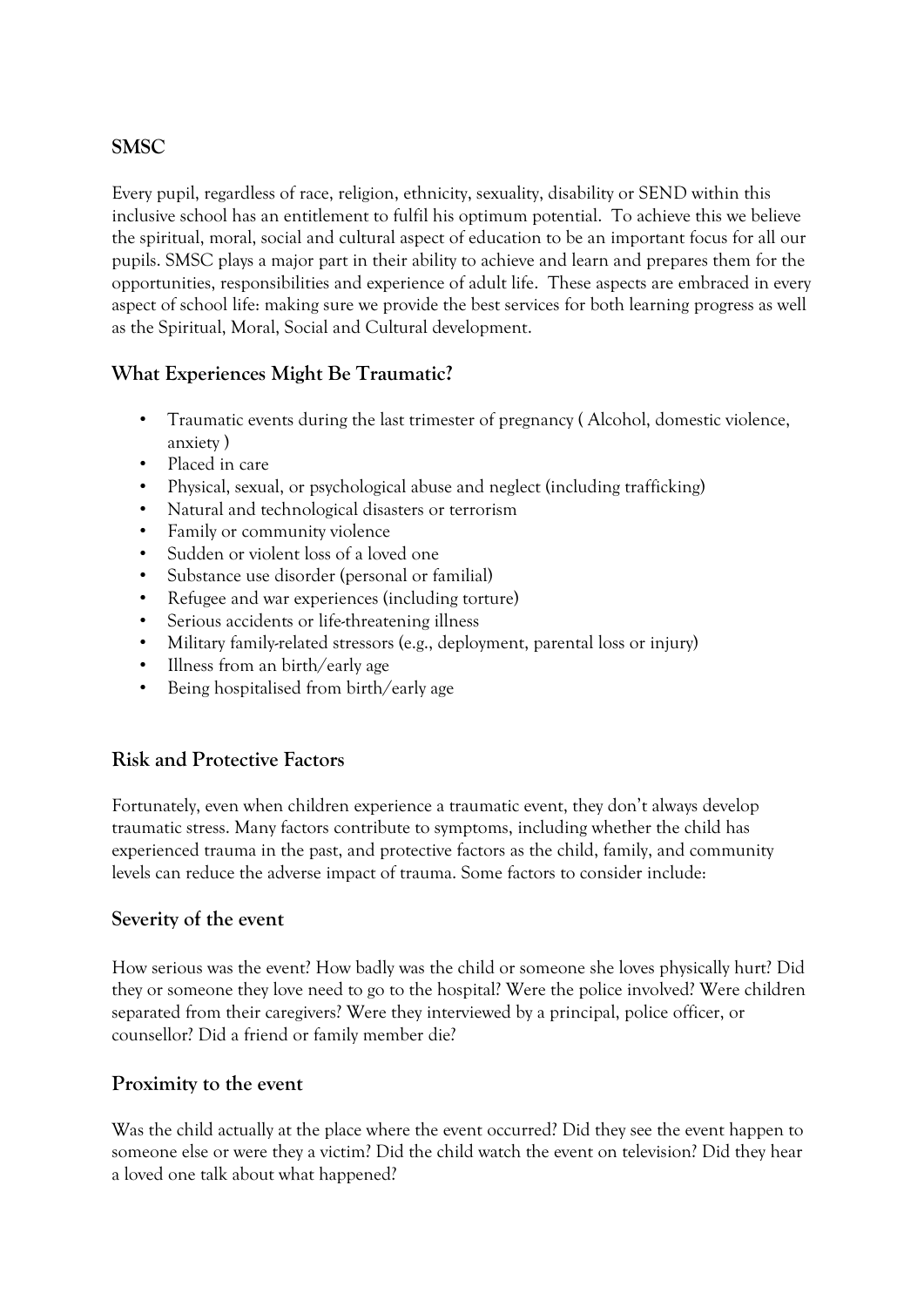#### **Caregivers' reactions**

Did the child's family believe that he or she was telling the truth? Did caregivers take the child's reactions seriously? How did caregivers respond to the child's needs, and how did they cope with the event themselves?

#### **Prior history of trauma**

Children continually exposed to traumatic events are more likely to develop traumatic stress reactions**.**

#### **Family and community factors**

The culture, race, and ethnicity of children, their families, and their communities can be a protective factor, meaning that children and families have qualities and or resources that help buffer against the harmful effects of traumatic experiences and their aftermath. One of these protective factors can be the child's cultural identity. Culture often has a positive impact on how children, their families, and their communities respond, recover, and heal from a traumatic experience. However, experiences of racism and discrimination can increase a child's risk for traumatic stress symptoms.